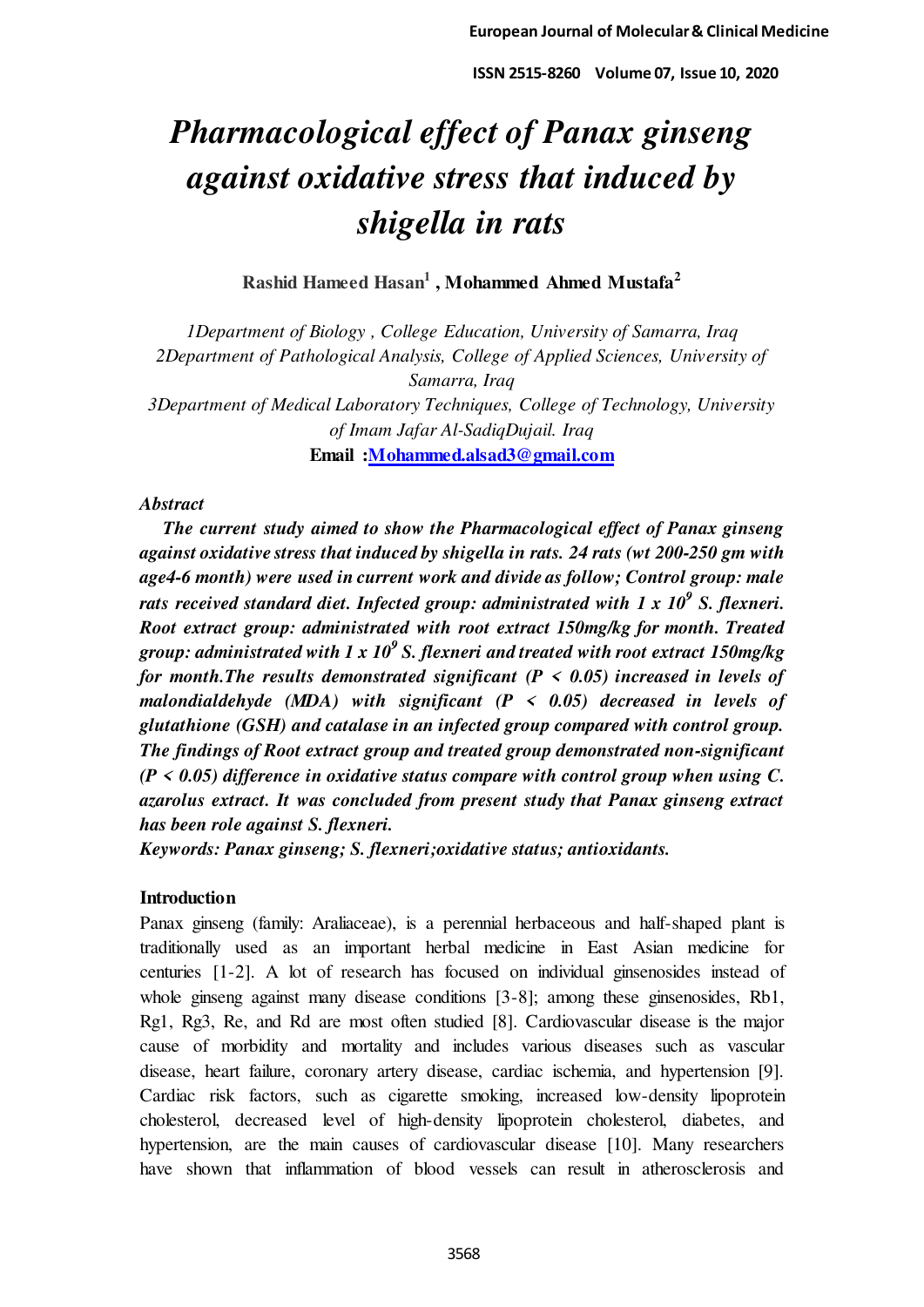coronary artery dysfunction [11]. Endothelial injury of blood vessels can be initiated by dangerous factors involved in cardiovascular disease [12].Shigella sp. is a Gramnegative bacterium; a facultative anaerobic bacterium belongs to the family Enterobacteriaceae and is considered an etiological agent of shigellosis or bacillary dysentery [13-14]. Infection with Shigella causes bacillary dysentery and has been recognized as a major cause of inflammatory diarrhoeal disease in endemic regions. The low infective dose and faecal–oral route of transmission facilitates spread through contaminated food and water and personal contact. Shigellainfections remain problematical for young children in endemic regions, travellers and deployed military personne [15-16].

# **Materials & methods Animal model**

 In current work 24 rats, (wt 200-250 gm with age4-6 month) obtained from Science College/ Tikrit University. The study was done in laboratories of University of Samarra, Iraq.

## *Shigella* **isolates**

*Shigella* isolates were obtained from Kirkuk University/ college of science/ department of biology.

#### **Preparation of the Extract**

 The roots of Panax ginseng were collected from Tikrit market, cut into small pieces. The dried roots (by oven) were then grinded to obtain a fine powder. The powder was again dried by using oven and was ready for use. The grinded powder was then extracted with 1000ml double distilled water containing 3-4 drops of chloroform for 48h. The extract was then concentrated at temperature less than 45°C.The residue was then dried and refrigerated [17-18]. The extract was orally used at a concentration (150mg) as a single dose per day.

#### **Experimental design**

 24 rats (male) were used in current study and then distributed as follow (six rats in each group):

- **A.** Control group: male rats received standard diet only for seven days and then killed.
- **B.** Infected group: administrated with  $1 \times 10^9$  S. flexneri.
- **C.** Root extract group: administrated with root extract 150mg/kg for month.
- **D.** Treated group: administrated with  $1 \times 10^9$  S. flexneriand treated with root extract 150mg/kg for month.

#### **Measurements**

 MDA was measured according to reaction of colorimetric with thiobarbituric acid (TBA) using spectrophotometer device [19]. GSH measured by mixed buffer (2.3 ml)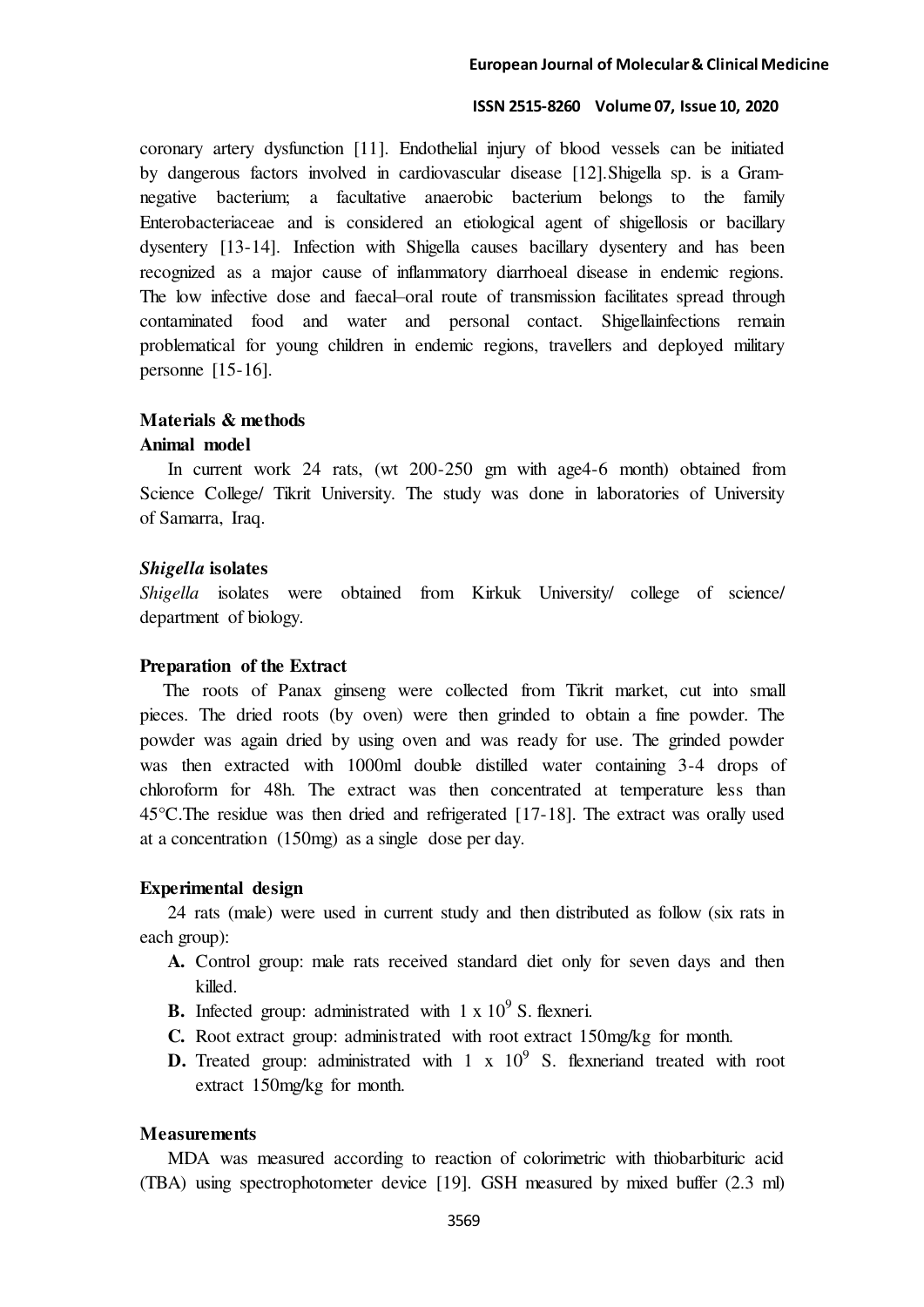with of serum (0.2ml) and then added 0.5ml of compound called 5,5-dithio-bis-(2nitrobenzoic acid) (DTNB). The mixture of compounds and serum was analyzed by device of spectrophotometer [20].

# **Statistical analysis**

Current data were analyzed by using program known as Minitab (statistical program). A statistical change between the groups means were analyzed using one-way analysis of variance.

# **Results**

The levels of MDA show significant increased (P<0.05) in an infected group  $(2.07\pm0.24)$  compare with control group  $(1.28\pm0.31)$ . After treatment, third and fourth groups (1.41±0.13; 1.28±0.65 respectively) show non-significant changes compare with control group as shown in figure (1). The levels of GSH and catalase show significant decreased  $(P<0.05)$  in an infected group  $(0.217\pm0.026; 0.81\pm0.07)$ respectively) compare with control group (0.352±0.034; 1.53±0.19 respectively). After treatment, third (0.336±0.017; 1.42±0.1 respectively) and fourth (0.369±0.04; 1.49±0.95 respectively) groups show non-significant changes compare with control group as shown in figure (2& 3).







Figure (2): GSH (nm/L) levels in all groups



Figure (3): catalase (nm/L) levels in all groups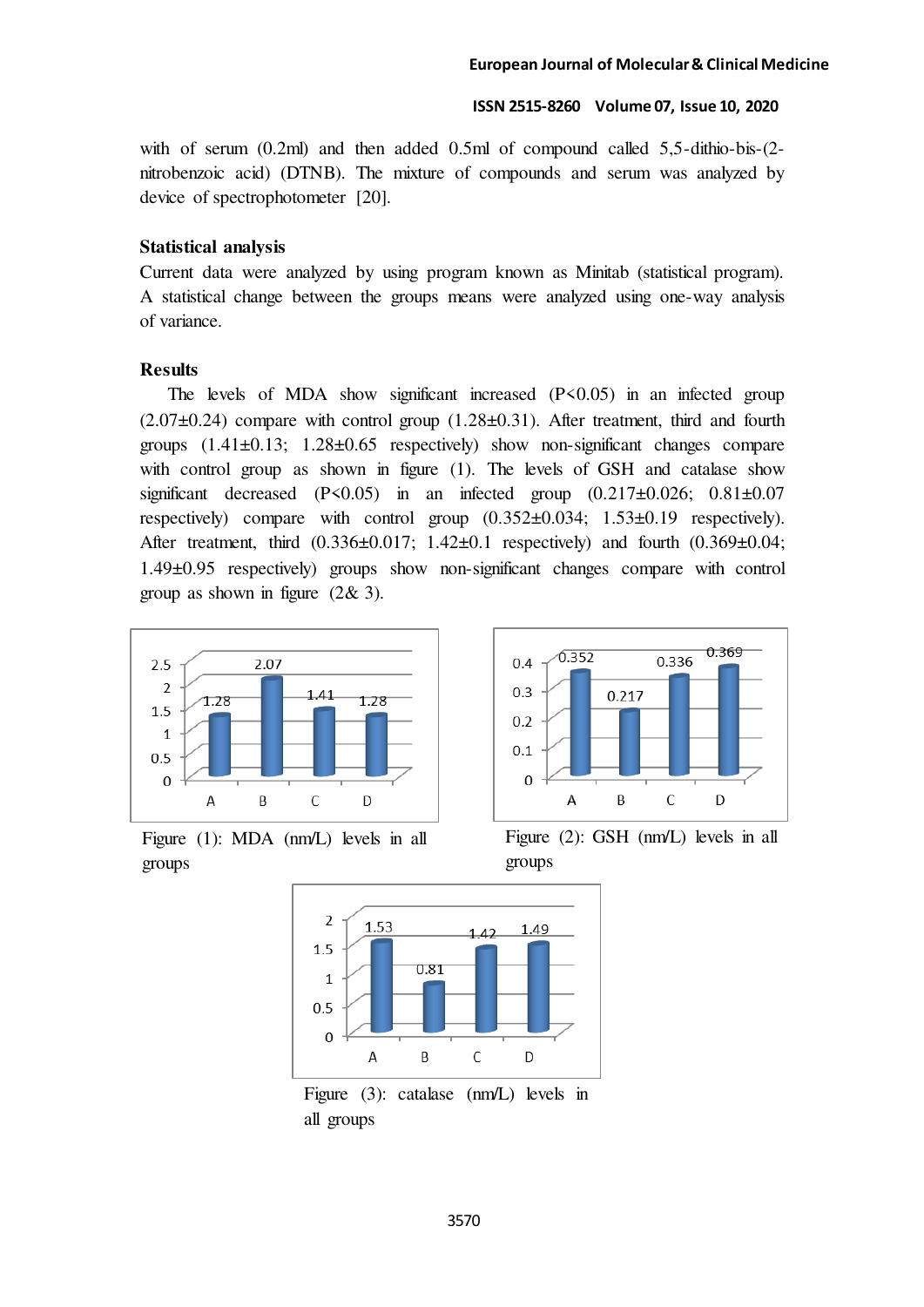## **Discussion**

*Shigella* infection is characterized by a pronounced pro-inflammatory response that causes intense stress in host tissues, particularly the intestinal epithelium, which constitutes the first barrier against *Shigella* colonization [21]. Multiple animal models of shigellosis have been established. Rabbani et al [22] infected the rabbit intestine with Shigella using the ligated ileal loop assay and found that it caused inflammation within the colon. Fernandez et al [23] established a mouse model of shigellosis by orally infecting four-day-old mice with Shigella and found similar pathological changes to those of human bacterial dysentery and inflammation. Martino et al [24] provided a streptomycin-treated murine model in which Shigella are able to reach their natural tissue target: colon. Shim et al [25] established a guinea pig model by inoculating S. flexneri 2a or 5a in the rectum. Jeong et al [26] established a piglet model of acute gastroenteritis with Shigella type I and found that piglets are highly sensitive to Shigella and demonstrate clinical signs such as acute diarrhea, anorexia, and dehydration. Barman et al [27] established a shigellosis in the guinea-pig model infected with Shigelladysenteriae into the cecocolic junction after ligation of the distal cecum without any preparatory treatment, which induced acute inflammation. Yang et al [28] established an adult mice model of Shigellosis by intraperitoneal infection. This study showed that Shigella lead to oxidative stress in rats and decrease in antioxidant enzymes. [29]

## **Reference**

- 1. Lee JW.; Mo EJ, Choi JE, Jo YH, Jang H. andJeong JY. (2015). Effect of Korean red ginseng extraction conditions on antioxidant activity, extraction yield, and ginsenoside Rg1 and phenolic content: Optimization using response surface methodology. J Ginseng Res.
- 2. Park YH, Chung JY, Ahn DJ, Kwon TR, Lee SK, Bae I, et al. (2015). Screening and characterization of endophytic fungi of Panax ginseng Meyer for biocontrol activity against ginseng pathogens. Biol Control. 91:71-81.
- 3. Gillis CN. (1997). Panax ginseng pharmacology: a nitric oxide link? BiochemPharmacol 54:1-8.
- 4. Buettner C.; Yeh GY.; Phillips RS.;Mittleman MA. andKaptchuk TJ. (2006). Systematic review of the effects of ginseng on cardiovascular risk factors. Ann Pharmacother. 40:83-95.
- 5. Lim KH.; Lim DJ. andKim JH. (2013). Ginsenoside-Re ameliorates ischemia and reperfusion injury in the heart: a hemodynamics approach. J Ginseng Res.37:283e92.
- 6. Attele AS, Wu JA, Yuan CS. Ginseng pharmacology: multiple constituents and multiple actions. BiochemPharmacol 1999;58:1685-1693.
- 7. Zhou W.; Chai H.; Lin PH, Lumsden AB.; Yao Q. and Chen CJ. (2013), Molecular mechanisms and clinical applications of ginseng root for cardiovascular disease. Med SciMonitx10:187-92.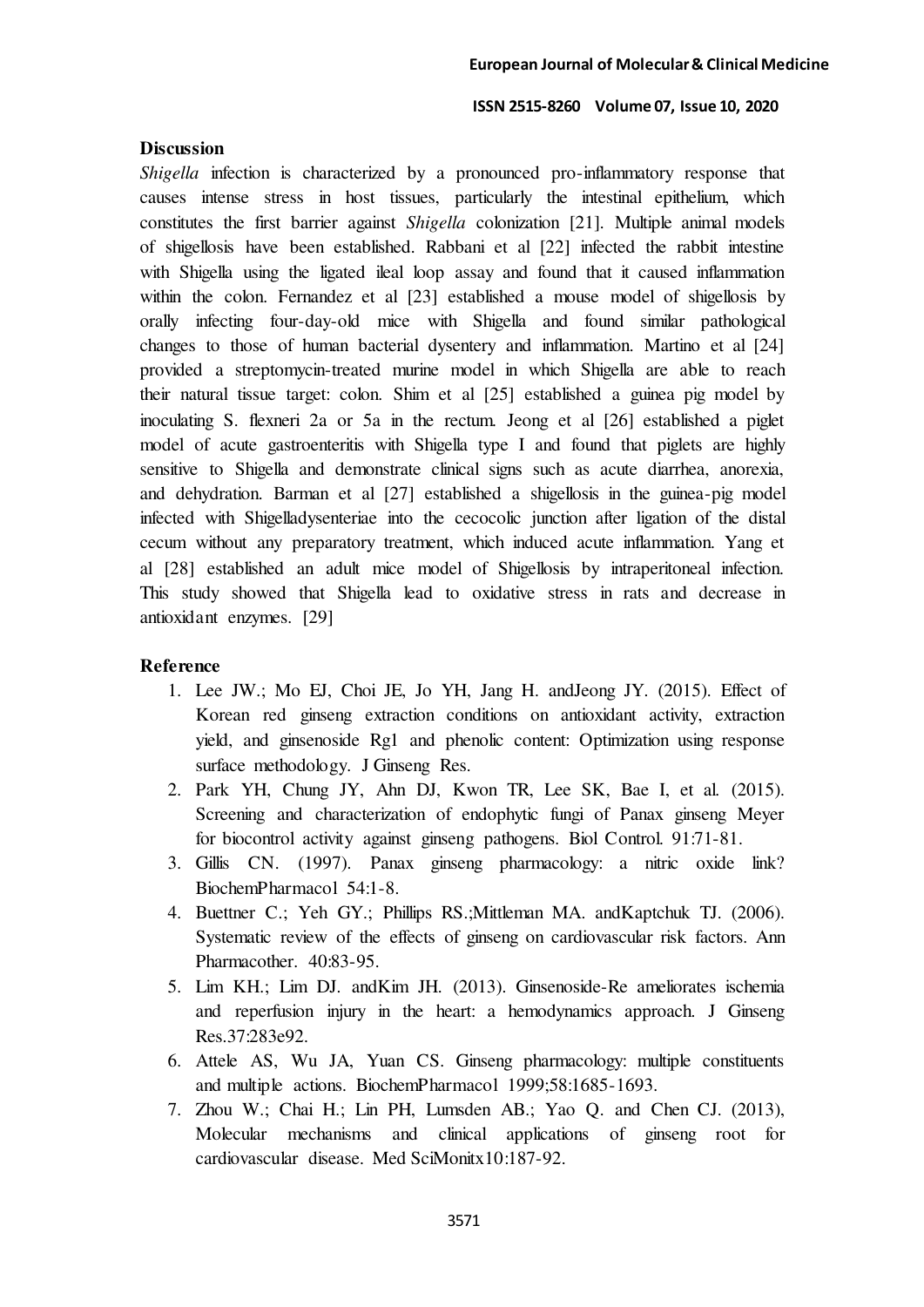- 8. Cheng Y, Shen LH, Zhang JT. Anti-amnestic and anti-aging effects of ginsenoside Rg1 and Rb1 and its mechanism of action. ActaPharmacol Sin 2005;26: 143-149.
- 9. Lim KH, Ko D, Kim JH. (2013).Cardioprotective potential of Korean Red Ginseng extract on isoproterenol-induced cardiac injury in rats. J Ginseng Res. 37: 273-282.
- 10. Toth PP. (2007). Making a case for quantitative assessment of cardiovascular risk. J ClinLipidol. 1:234-241.
- 11. Libby P. Act local, act global: inflammation and the multiplicity of "vulnerable" coronary plaques. J Am CollCardiol 2005;45:1600-1602.
- 12. Davies MJ, Gordon JL, Gearing AJ, Pigott R, Woolf N, Katz D, Kyriakopoulos A. The expression of the adhesion molecules ICAM-1, VCAM-1, PECAM, and Eselectin in human atherosclerosis. J Pathol 1993;171:223-229.
- 13. Marteyn B, Gazi A, Sansonetti P. Shigella: Amodel of virulence regulation in vivo. Gut Microbes 2012;3:104-20.
- 14. Anderson M, Sansonetti PJ, Marteyn BS. Shigella diversity and changing landscape: Insights for the twenty-first century. Front Cell Infect Microbiol 2016;6:45.
- 15. Riddle MS, et al. Incidence, etiology, and impact of diarrhea among long-term travelers (US military and similar populations): a systematic review. American Journal of Tropical Medicine and Hygiene 2006; 74: 891–900.
- 16. Kotloff KL, et al. Global burden of Shigella infections: implications for vaccine development and implementation of control strategies. Bulletin of the World Health Organization 1999; 77: 6516–66.
- 17. NilanjanaD.Purba M. and Ajoy K. G. (2013). Pharmacognostic and Phytochemical Evaluation of the Rhizomes of Curcuma longa Linn. J. Pharma. Sci. Tech. 2 (2): 81- 86.
- 18. Blumenthal M. The ABC Clinical Guide to Herbs. New York, NY: Theime;: 211-225. 2003.
- 19. Janoff EN.; Taylor DN.; Echeverria P. and Blaser M. (1990). Serum antibodies to Giardia Lamblia in population in Colorado and Thailand.Westen Journal of medicine; 152(3): 253 -256
- 20. Srivastava A and Shivanandappa A. (2010). Hepatoprotective effect of the root extract of Decalepishamiltonii against carbon tetrachloride-induced oxidative stress in rats. Food Chem. 118: 411–417.
- 21. Caroline S. T. (2017). The role of host-stress in the infection by the bacterial pathogen Shigellaflexneri. Ph.D. thesis. -UniversitätWürzburg.
- 22. Rabbani GH.; Albert MJ.; Rahman H. Islam M. andMahalanabis D. (1995) Development of an improved animal model of Shigellosis in the adult rabbit by colonic infection with Shigellaflexneri 2a. Infect Immun 63: 4350–4357.
- 23. Mustafa, M.A & AL-Samarraie, M.Q . (2020) .SECONDARY MENOPAUSE and its RELATIONSHIP to HORMONAL LEVELS AMONG WOMEN at